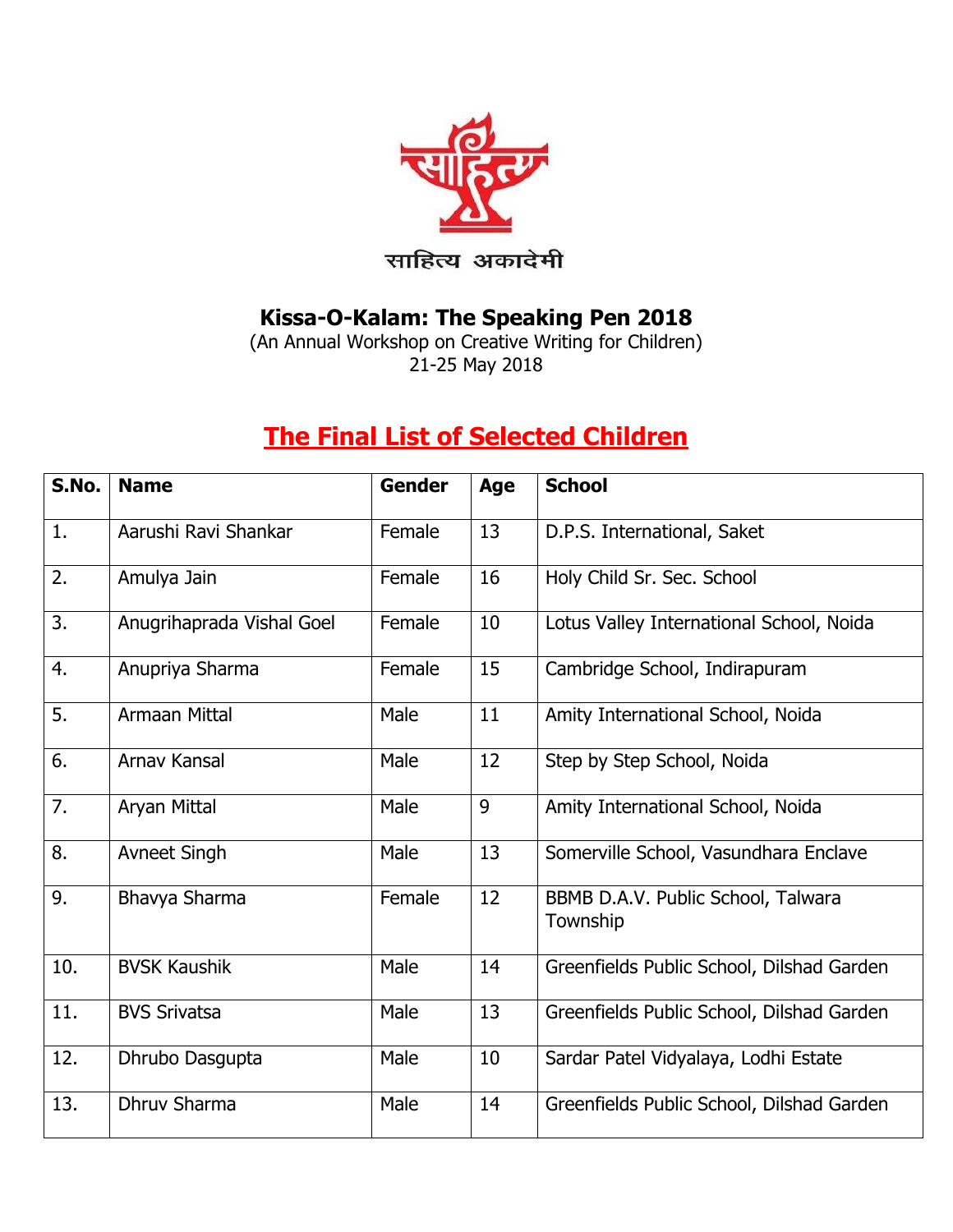| 14. | Ibrahim Jafri       | Male   | 9  | Mayoor School                                   |
|-----|---------------------|--------|----|-------------------------------------------------|
| 15. | Ilina Joshi         | Female | 14 | Sanskriti School, Chanakyapuri                  |
| 16. | Ishani Sinha        | Female | 11 | Army Public School, Noida                       |
| 17. | Jasreet Kaur        | Female | 9  | Somerville School, Vasundhara Enclave,<br>Delhi |
| 18. | Kriti Jain          | Female | 11 | Air Force Bal Bharati School                    |
| 19. | Kumud Aggarwal      | Female | 16 | Sanskriti School, Chanakyapuri                  |
| 20. | <b>Kushal Batra</b> | Male   | 11 | Apeejay School, Pitampura                       |
| 21. | Maanya Chhabra      | Female | 13 | Kendriya Vidyalaya, Vigyan Vihar                |
| 22. | Mehar Brar          | Female | 9  | Shikshantar                                     |
| 23. | Mrigank Goel        | Male   | 15 | D.A.V. Public School, Mausam Vihar              |
| 24. | Neha Barar          | Female | 11 | S.K.V. No-3, Mandawali, Delhi                   |
| 25. | Niharika Joshi      | Female | 14 | St. Mary's Sr. Sec. School                      |
| 26. | Nishka Sharma       | Female | 12 | Kulachi Hansraj Model School                    |
| 27. | Prakriti Ghosh      | Female | 10 | Delhi Public School, Rajnagar, Ghaziabad        |
| 28. | Pranav Verma        | Male   | 13 | Greenfields Public School, Dilshad Garden       |
| 29. | Preeti Barar        | Female | 16 | S.K.V. No-3, Mandawali, Delhi                   |
| 30. | Ramneek Dogra       | Male   | 12 | Somerville School, Vasundhara Enclave           |
| 31. | Ravi Prakhya Atreya | Female | 9  | Air Force Bal Bharti School                     |
| 32. | Rohit Sharma        | Male   | 15 | Delhi Public School, R.K. Puram                 |
| 33. | Roopkirat Kaur      | Female | 10 | Sardar Patel Vidyalaya, Lodhi Estate            |
| 34. | Samriddhi Sharma    | Female | 14 | N.C. Jindal School                              |
| 35. | Sania Rizvi         | Female | 12 | Amity International School, Noida               |